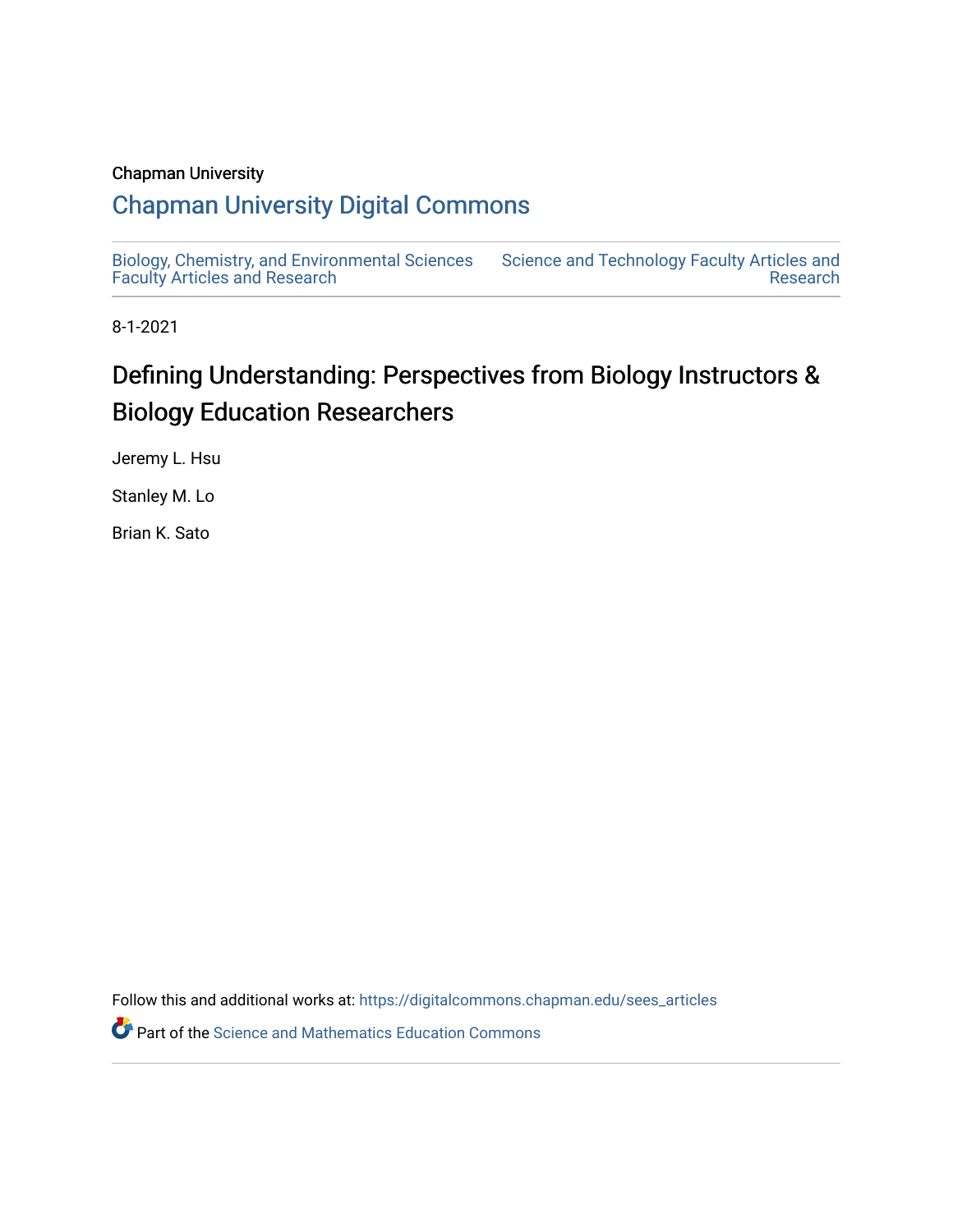### Defining Understanding: Perspectives from Biology Instructors & Biology Education Researchers

#### **Comments**

This article was originally published in The American Biology Teacher, volume 83, issue 6, in 2021. <https://doi.org/10.1525/abt.2021.83.6.372>

#### Copyright

The Regents of the University of California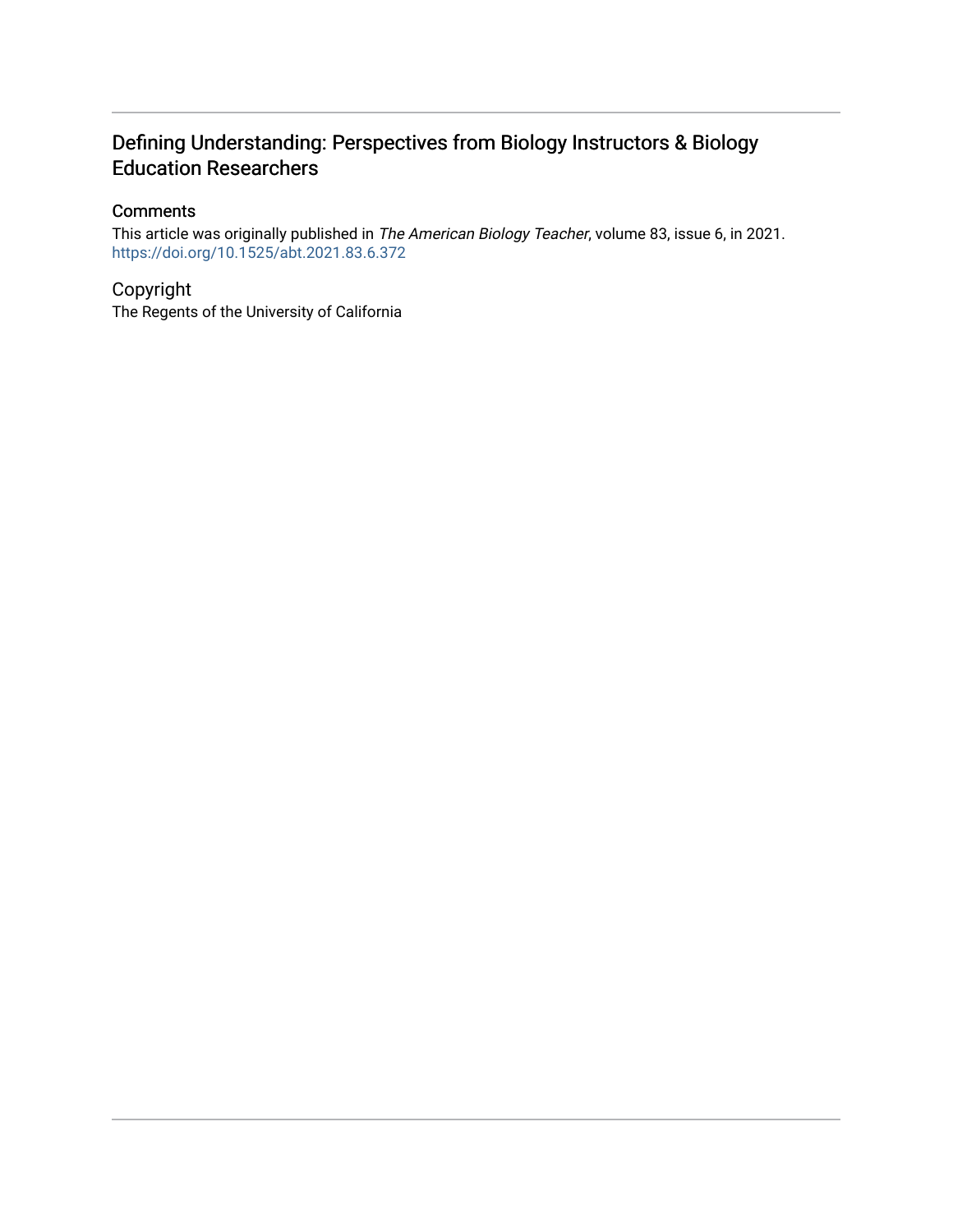### **RESEARCH ON LEARNING**

**Defining Understanding: Perspectives from Biology Instructors & Biology Education Researchers**



JEREMY L. HSU, STANLEY M. LO, BRIAN K. SATO

#### **ABSTRACT**

*Promoting student understanding of biological concepts is a key part of biology education, and the ability to "understand" a concept forms one of the six categories of the oft-used Bloom's Taxonomy. Despite this, there remains no consensus as to what it means to understand a concept. While several formal definitions have been offered, we investigated how biology instructors and biology education researchers define the term and how they perceived the skill sets needed for a student to understand a concept in the context of assessments. We found that there was no agreement on the definition of understanding, and that responses differed in the cognitive level required to reach "understanding" of a concept. We discuss these findings in the context of Bloom's Taxonomy and variation theory and provide directions for future inquiries. We conclude by discussing implications for biology instructors and the importance of explicitly conveying expectations to better align student and instructor expectations.*

**Key Words:** *assessment; Bloom's Taxonomy; higher education; understanding*

### c **Introduction**

Much of biology education is centered on promoting student understanding of core concepts. Indeed, "understanding" forms one of the six categories of the revised version of Bloom's Taxonomy, a scheme that classifies different learning objectives by their cognitive process (Bloom et al., 1956; Anderson et al., 2001). Despite the prevalence of Bloom's Taxonomy, there remains no consensus as to what "understanding" means. The original Bloom's Taxonomy defined the second category of "skills and abilities" as "comprehension," or a "type of understanding or apprehension such that the individual knows what is being communicated and can make use of the material or idea being communicated without necessarily relating it to other material or seeing its fullest implications" (Bloom et al., 1956). Under the revised version of Bloom's Taxonomy, this second category was reclassified to "understanding," and associated with the ability to interpret, exemplify, classify, summarize, infer, compare, and explain a concept (Anderson et al., 2001), a definition similar

to that of Wiggins and McTighe (2005). Others have taken different approaches. Zagzebski (2001) defines understanding around the basis of connection, whereby a student who understands a concept is able to see how the concept relates to other concepts and principles in a larger framework. Other works have centered their definitions of understanding on the ability to provide meaning to a concept (Dewey, 1933; Killen, 2007), while Watson (2002) argues for a more complex, nuanced definition of understanding that, depending on the context, can include both a "sense of underlying meaning" and making connections to prior concepts. There also remains a difference in how the word is applied in various contexts in biology education research (BER). For example, many papers differentiate between a deep conceptual understanding of a topic that is required for higher-order cognitive skills as opposed to a lower-level cognitive process more commonly associated with understanding used in the context of Bloom's Taxonomy (Crowe et al., 2008; Jensen et al., 2014).

These differences in how "understanding" is used and the variety of different meanings ascribed to the word become important when considering learning in the context of variation theory, which holds that the act of learning is dependent on both the instructor and student spheres (Bussey et al., 2013). An instructor begins with an *intended* object of learning; however, the *enacted* object of learning – what actually occurs to promote learning – is influenced not only by the pedagogical choices and instructional materials the instructor uses but also by the interactions between and relationship among instructor and students. This enacted object of learning may be different than the intended object of learning and represents the overlap between the instructor and student spheres. Finally, there is a *lived* object of learning that falls solely within the student realm and encapsulates what the students actually learned and perceived during the lesson. This model of learning shows that if an instructor holds a different meaning of the term "understanding" than students or even other instructors, there can be a disconnect between the intended object of learning and the lived object of learning. Similarly, instructors who teach the same concept but who define understanding differently may design course activities and assess student understanding in disparate manners, leading to different enacted objects of learning, and confusion among students.

*The American Biology Teacher,* Vol. 83, No. 6, pp. 372–376, ISSN 0002-7685, electronic ISSN 1938-4211. © 2021 by The Regents of the University of California. All rights reserved. Please direct all requests for permission to photocopy or reproduce article content through the University of California Press's Reprints and Permissions web page, https://www. ucpress.edu/journals/reprints-permissions. DOI: https://doi.org/10.1525/abt.2021.83.6.372.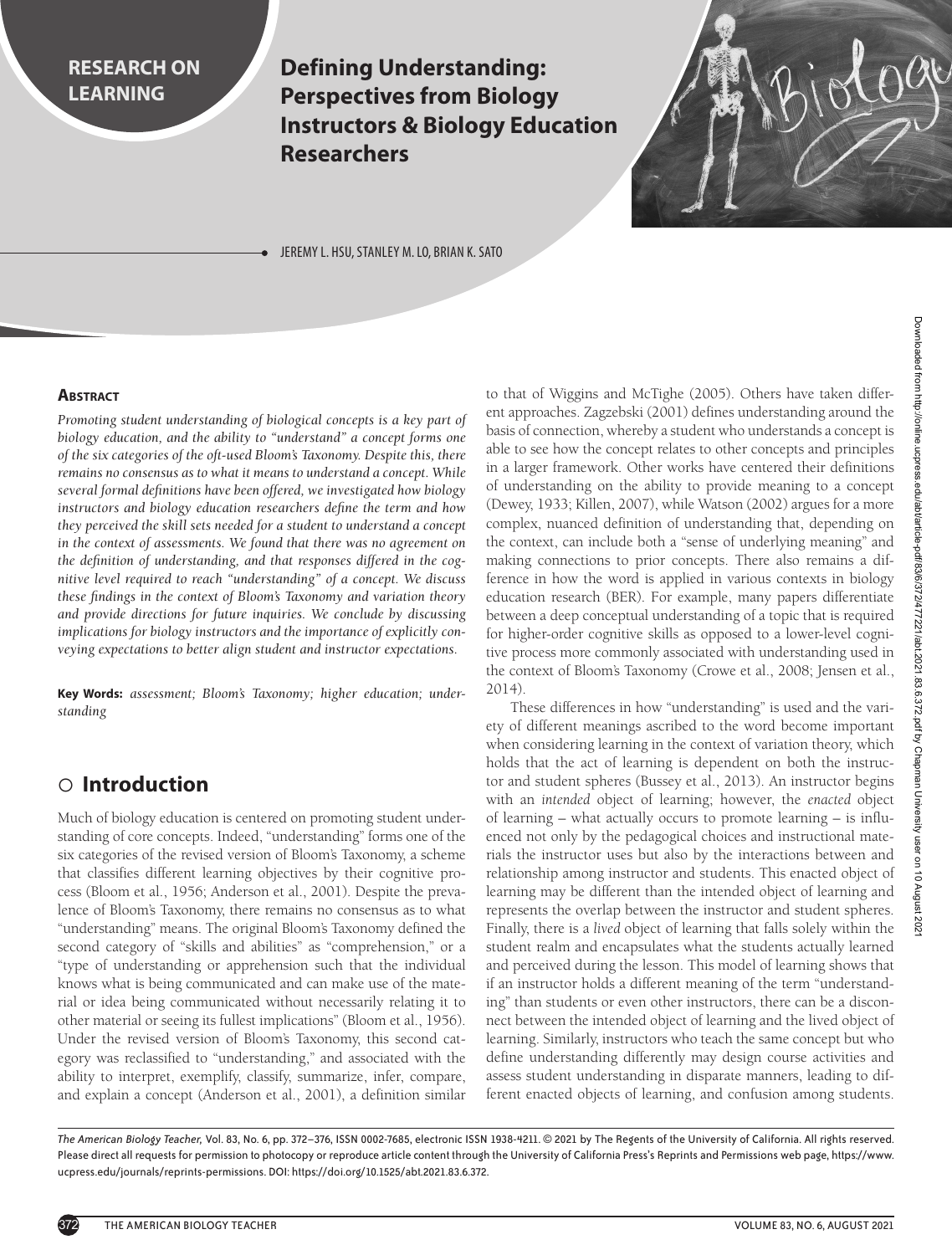These points are further magnified when considering that exams in biology courses may not be accurately assessing student conceptual understanding (Sato et al., 2019), with many students taking nonbiological, nonconceptual strategies in their approach to problems on exams (Sung et al., 2020).

These differences demonstrate that it is critical to investigate how biology educators define "understanding," particularly in the context of student assessment, since their perceptions of this term may influence pedagogical decisions, assessments, and both their intended and enacted spheres of learning. Hence, our research question: How do biologists define the word "understanding" in the context of student assessment, and is there a consensus in how this term is viewed by biologists, biology instructors, and biology education researchers?

### c **Methods**

#### **Study Sample**

To determine whether there is a consensus as to what is meant by "understanding" when assessing our students, we surveyed biology instructors and members of the BER community. We felt that this population was the most relevant for this inquiry, because instructors are primarily responsible for presenting undergraduate biology students with exams meant to measure their "understanding" of a particular topic, while BER investigators examine teaching and learning in the context of the biology classroom. Data collection took place at the Society for the Advancement of Biology Education Research (SABER) conference in summer 2016 during the opening plenary session. The SABER conference includes a range of attendees, including biology education researchers, instructors, postdoctoral scholars, graduate students, and undergraduate students from different institutions. We collected demographic information about participant institution type, role, field, number of SABER meetings attended, and years of most recent degree; this protocol was approved from the Institutional Review Board at University of California Irvine (HS no. 2016-2669).

Attendees were asked to provide a written response to the prompt "In the context of assessing student understanding, how would you define 'understanding'? Please be as specific as possible" (50.7% of attendees responded to this question; *n* = 144/284). Not all attendees opted to complete the survey, which included questions for a different study as well. Among the attendees who completed the survey, many did not finish and respond to this question, which was the last one on the page, due to time constraints. Responses  $(n = 144)$  were from STEM faculty at two-year  $(2.8\%)$ and four-year (46.1%) institutions, as well as STEM undergraduate students (7.9%), graduate students (18.5%), and postdoctoral scholars (15.2%). Respondents were also asked what field their most recent degree was in; of those who answered the question, the vast majority of respondents (91.5%) reported biology or a subfield of biology, while 8.5% of respondents reported that their most recent degree was from another discipline, such as education or psychology.

#### **Data Analysis**

Survey responses were coded by two researchers (BS and SL). The team used an iterative, inductive approach to generate codes using content analysis (Mayring, 2000). They began by first reading 10% of the responses to generate codes independently, with the resulting discussion producing six distinct codes Following this, each researcher independently coded 35% of the survey responses. With this fraction of the responses, the percent agreement between the two reviewers was 98% (Cohen's kappa = 0.92). Based on the high levels of agreement, one individual (BS) coded the remaining 65% of the survey responses. To check if there were differences in responses correlated with respondent demographics, we used contingency analysis to explore the distribution of one categorical variable (codes for understanding) across another categorical variable (different demographics parameters) and used chi-square statistics to test their independence (Cochran, 1952) in JMP Pro version 15.0.

### c **Results**

Survey respondents produced a broad array of responses (Table 1). There was no clear consensus on how instructors and biology education researchers define understanding, though the coding showed several themes emerging. The plurality (41.0%) of respondents defined understanding as being able to apply knowledge to a different scenario than the one originally presented, while <30% of participants included the ability for students to describe the concept in their own words (27.8%), place the concept in a larger framework (26.4%), and demonstrate mastery of material relating to the concept (24.3%). Far fewer respondents (11.8%) stated that understanding was the ability to apply knowledge to the process of science, while ~3% of the respondents stated that they could not define understanding. Given the open-ended nature of the question, responses could fall within more than one category, and thus the sum of the percentages provided is >100%.

To determine whether responses to the survey question varied by respondent demographic group, we performed a correlation analysis. There was no correlation between any of our sample's reported demographics (type of institution, respondent role, number of past SABER conferences attended, and number of years teaching) and frequency of reported "understanding" definition, except when comparing responses of those who earned their most recent degree in biology to responses of those who earned their most recent degree from a non-biology discipline like education or psychology (chi-square, *p* < 0.05). These differences are shown in Table 2. From this table, we can see that while certain understanding codes were reported with similar frequencies between the two groups, those whose most recent degree was in biology were much more likely to define understanding as "describe in one's own words" (22.8% of biology respondents vs. 0% of non-biology respondents) while being much less likely to define it as "demonstrate mastery of material" (14.4% of biology respondents vs. 42.9% of non-biology respondents).

### c **Discussion**

The responses demonstrated that there was no consensus about what it means to understand a concept in the context of assessing students, with definitions that differed drastically from each other. A few respondents even stated they were unable to provide a definition of the word. Each of the six categories that emerged from the responses provides discrete and different definitions that do not necessarily align with each other. For instance, it is conceivable that students could describe a concept in their own words but not be

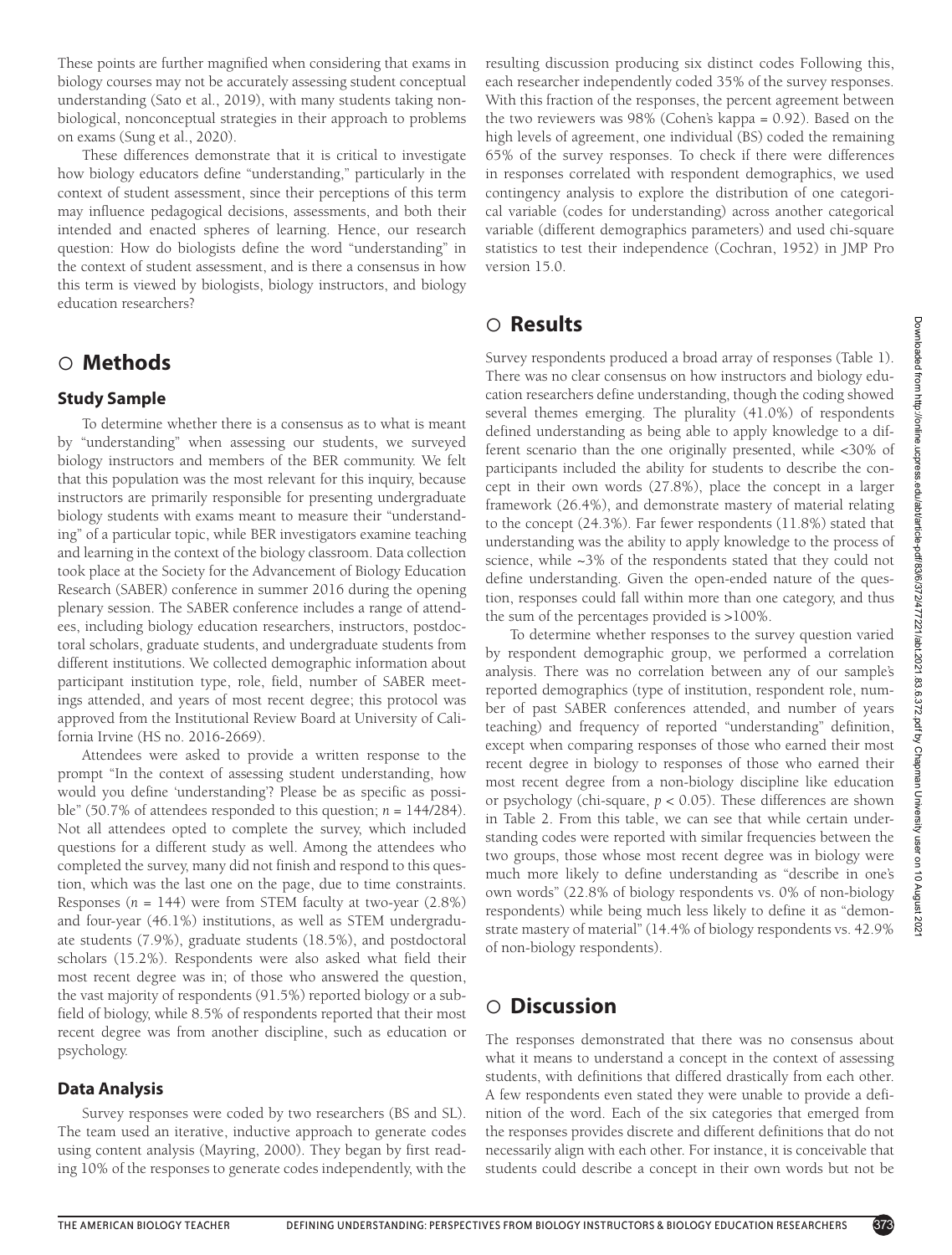**Table 1. Respondent definitions of the term "understanding" by category of response to the question "In the context of assessing student understanding, how would you define 'understanding'?" Respondents were biology instructors and biology education researchers attending a biology education research meeting. Responses were coded by a team of two researchers (see text).** 

| <b>Category</b>                                           | <b>Percent of All</b><br>Respondents <sup>a</sup> | <b>Percent of All</b><br>Codes <sup>b</sup> | <b>Example Quote</b>                                                                                          |
|-----------------------------------------------------------|---------------------------------------------------|---------------------------------------------|---------------------------------------------------------------------------------------------------------------|
| Apply knowledge to a different<br>scenario than presented | 41.0                                              | 30.6                                        | " requires an individual to be able to apply a<br>concept in a novel circumstance."                           |
| Describe in one's own words                               | 27.8                                              | 20.7                                        | "Able to effectively communication to someone<br>else what they know."                                        |
| Place concept in a larger<br>framework                    | 26.4                                              | 19.7                                        | "the ability to see connections between<br>concepts, rather than as discrete, separate ideas."                |
| Demonstrate mastery of<br>material                        | 24.3                                              | 18.1                                        | "To know, with an ability to demonstrate<br>knowledge"                                                        |
| Apply knowledge to the<br>process of science              | 11.8                                              | 8.8                                         | "Knowing something well enough to use it to<br>learn new things, solve novel problems, and ask<br>questions." |
| Can't define                                              | 2.8                                               | 2.1                                         | "Honestly I have no idea. I think it's a red herring."                                                        |

a Percentage of responses that were ascribed to this category, summing to >100% because some respondents provided definitions that fell within two or more categories.

*b* Percentage of all codes included in the analysis, accounting for total number of codes applied.

**Table 2. Comparison of definitions of "understanding" between respondents who identified biology versus other disciplines as the field of their most recent degree, by category of response to the question "In the context of assessing student understanding, how would you define 'understanding'?" Respondents were asked to identify their field of study for their most recent degree and were binned into those whose most recent degree was in biology ("biology") versus those whose most recent degree was not in biology ("nonbiology"; e.g., education or psychology).**

|                                                        | <b>Percent of All Codes within Responses</b> |                                         |  |
|--------------------------------------------------------|----------------------------------------------|-----------------------------------------|--|
| Category                                               | "Biology" Respondents<br>$(n = 172)$         | "Non-biology" Respondents<br>$(n = 16)$ |  |
| Apply knowledge to a different scenario than presented | 31.1                                         | 33.3                                    |  |
| Describe in one's own words                            | 22.8                                         | 0                                       |  |
| Place concept in a larger framework                    | 21.0                                         | 9.5                                     |  |
| Demonstrate mastery of material                        | 14.4                                         | 42.9                                    |  |
| Apply knowledge to the process of science              | 8.4                                          | 14.3                                    |  |
| Can't define                                           | 2.4                                          | 0                                       |  |

able to apply that concept to a novel scenario if they do not have a deep conceptual mastery of the concept. Likewise, students may be able to place the concept in a broader framework and connect it to previously learned concepts while not being able to use the concept and apply the process of science.

Most of the categories of responses define understanding as the ability to perform a concrete, measurable skill, with the exception of the category of responses that defined understanding as demonstrating mastery of the material. Given that students can demonstrate

mastery of a concept in many different ways, we further examined these responses to gain more insight. We found that 19 of the 35 respondents (54.3%) who defined understanding as demonstrating mastery of material also provided a second definition in their response, with the majority of these responses  $(n = 11)$  also stating that understanding can be defined as applying knowledge to a new scenario, with fewer respondents also stating that understanding can be defined as describing a concept in a student's own words (*n* = 4), placing a concept in a larger framework (*n* = 3), or applying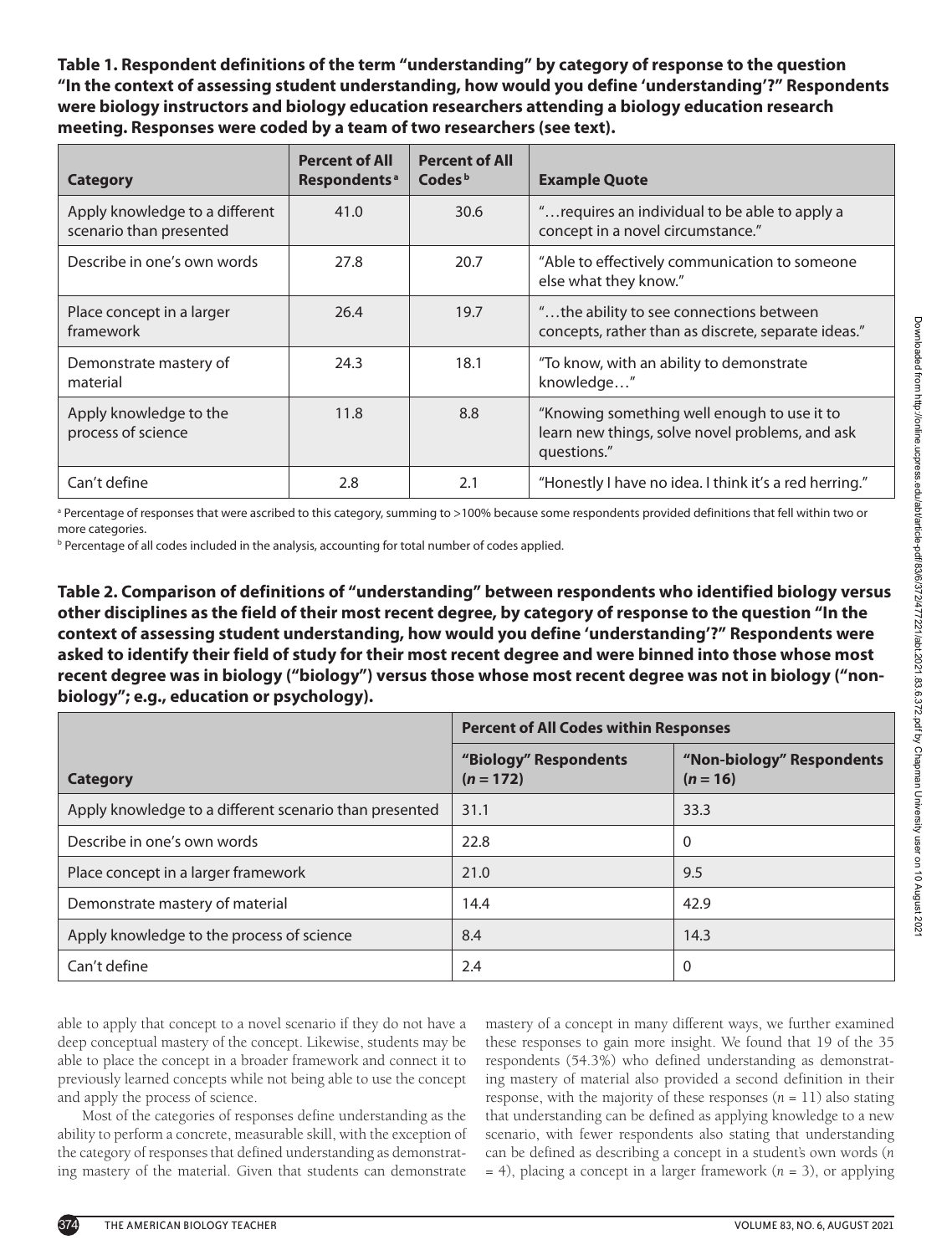knowledge to the process of science  $(n = 1)$ . It is plausible, then, that the majority of respondents who defined understanding as demonstrating mastery of material view this mastery as the ability to apply knowledge to a different scenario.

Responses also ranged in what cognitive level they perceived understanding to be. For instance, the ability to define a concept is likely a lower-level cognitive skill, while the ability to apply knowledge to new scenarios or to apply the concept to the scientific method likely requires higher cognitive processes. Interestingly, these two definitions of understanding, along with responses that defined understanding as demonstrating mastery, may align with the "apply" level of Bloom's Taxonomy, which is one level above the "understand" category, while the ability to define a concept may be categorized in the "recall" level of Bloom's Taxonomy, which is one level below that of understanding (Anderson, 2001). Thus, instructors are perceiving different definitions of understanding and may be ascribing different cognitive levels to this term in the context of assessments. In turn, these differences in definition and perception of understanding may drive different intended objects of learning, which would influence the enacted objects of learning, the instructional materials used to support the learning, and the lived object of learning.

It is also noteworthy that those who self-reported that the field of their most recent degree was not in biology defined "understanding" differently than those whose most recent degree was in biology. Although the sample size of those who earned degrees in other fields was small, none of the responses from those who earned degrees in other fields defined understanding as being able to describe a concept in one's own words; likewise, fewer of that group's responses identified understanding as the ability to place a concept in a larger framework, compared to those whose degrees were in biology. Conversely, a far greater proportion of those who earned degrees outside of biology defined understanding as the ability to demonstrate mastery of the material, again compared to those who earned biology degrees. These differences may reflect differences between biology and fields like education and psychology. The largest difference between biology and non-biology respondents was in the percentage of those who defined understanding as the ability to define a concept in one's own words, a definition that closely aligns with the "understand" level of Bloom's Taxonomy. Bloom's Taxonomy has been emphasized heavily in biology education in recent years (e.g., Lord & Baviskar, 2007; Crowe et al., 2008; Arneson & Offerdahl, 2018), while there have been considerable critiques of this taxonomy in education fields (e.g., Pring, 1971; Sockett, 1971; Furst, 1981; Hyder & Bhamani, 2016), mirroring the results we observed for this particular definition of understanding. Similarly, a far higher number of respondents with degrees outside of biology who defined understanding as demonstrating mastery of material, compared to respondents with degrees in biology, may reflect differences in mindset regarding classroom assessment. Those with education degrees may be more likely to adopt a mastery-oriented mindset when assessing student learning that focuses on "achievement based on intrapersonal standards of learning" (Svinicki, 2010), as compared to the more norm-referenced grading (i.e., curved grading) traditionally observed in higher-education biology classrooms (Schinske & Tanner, 2014). While there have been some limited work investigating biology instructors' mindsets (e.g., Richardson et al., 2020), particularly in the context of assessment, future work is needed to investigate how this difference in background may be contributing to disparate definitions of understanding.

#### **Future Directions**

This study is one of the first to examine instructors' and biology education researchers' perceptions of "understanding." Variation theory posits that learning is influenced by both the instructor and student spheres (Bussey et al., 2013); while our work focuses solely on the instructor sphere, exploring factors that influence the intended object of learning is critical for establishing a framework for investigating the enacted and lived objects of learning. Future work can build upon this framework by examining the student sphere of learning. In particular, it is unclear how effectively, if at all, instructors convey their definition of understanding and their expectations on assessments to students, and how students in those studies perceived what understanding meant. Many instructors provide course learning outcomes as well as content-specific learning objectives, but given the discrepancies in how instructors define understanding, future studies could investigate how students interpret the learning objectives provided by the instructor and whether these match the instructor's intended object of learning. Given that previous studies have already identified mismatches in student perceptions of their own level of understanding of biological terms (Zukswert et al., 2019), along with the lack of consensus among biologists about defining understanding shown here, it would be reasonable to expect that different students may be interpreting course learning objectives differently from each other and from what the instructor intended. It would be intriguing for future work to examine these areas more and determine how such differences influence student learning.

In addition, further work is needed to more completely understand the implications of these differences in instructor definitions of understanding and how they influence the interaction between the instructor and student spheres. For instance, Sato et al. (2019) demonstrate that exams in biology courses may not be accurately assessing student understanding, which they define as arriving at a correct answer by "using particular pieces of information to support how they arrived at the answer." Sung et al. (2020) explored student response processes more and found that many students use nonconceptual approaches to answer exam questions and may arrive at the correct answer even without a deep conceptual understanding of the concept. Future work could investigate the instructors' definitions of understanding in these contexts to see how their definitions influenced their enacted objects of learning, as well as the impact on students' lived objects of learning.

#### **Implications for Teaching**

In addition to prompting a range of potential avenues for future biology education research, our results also provide insight for biology educators. It is important for instructors to be aware that they may perceive understanding differently than their students and may be ascribing different cognitive loads to this term. This supports recommendations that instructors spend time in class explicitly setting expectations for learning objectives and assessments (Allen & Tanner, 2006; Osueke et al., 2018), and not assume that everyone will interpret a learning objective in the same manner. For example, instructors may wish to regularly review learning objectives in class and how they are intended to be interpreted, provide examples of assessment questions that are aligned with such learning objectives, and discuss strategies for how to use learning objectives to guide one's studying, consistent with past work finding that students in general need to be prompted to engage in metacognition (i.e., think reflectively on their own studying; Stanton et al., 2015).